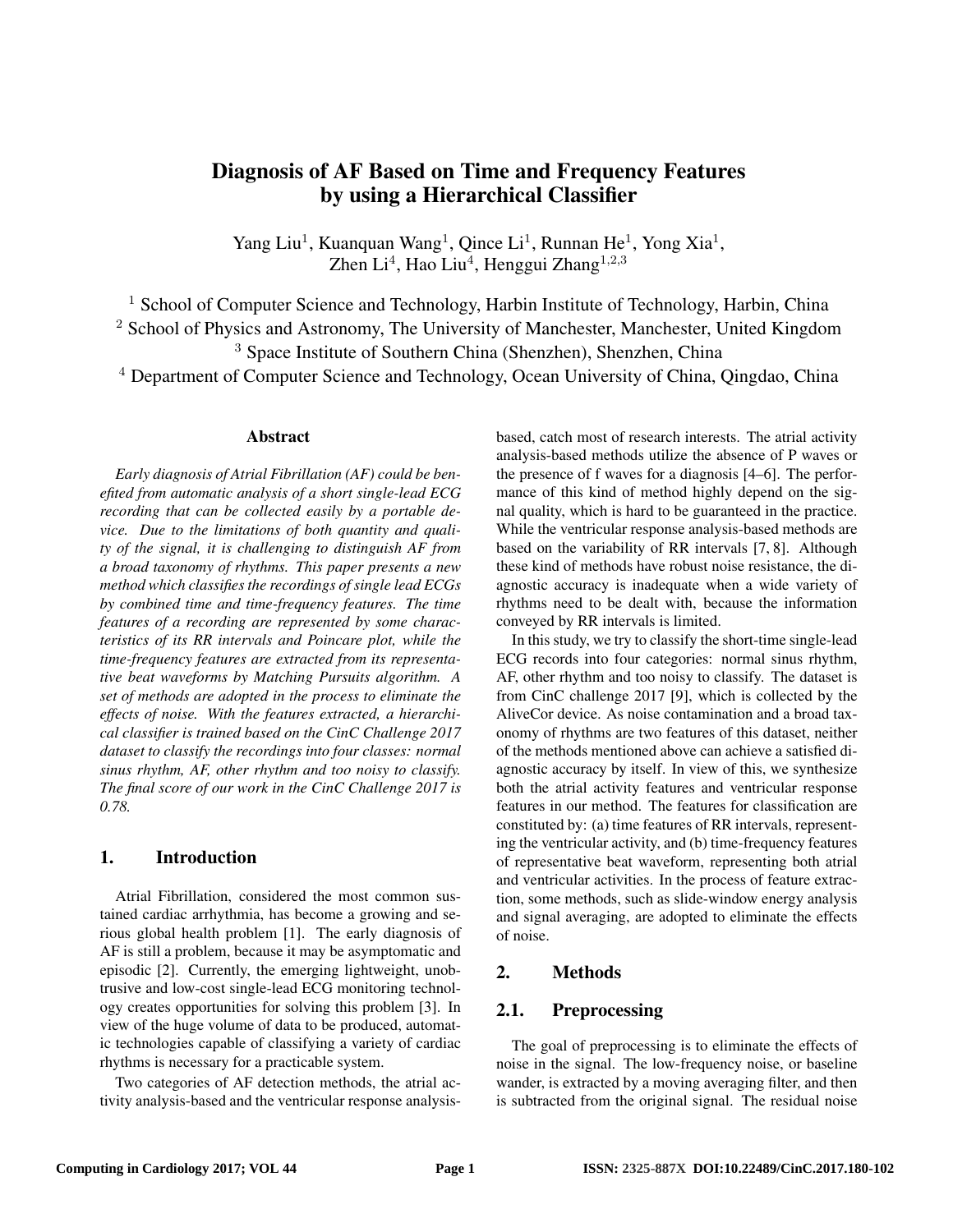

Figure 1. Effects of noise in the transition period on the R peaks detection of Pan-Tompkins algorithm. (a) An ECG record with noisy transition part. (b) The sliding window energies of the record. (c) The signal with noisy transition part cut away. Red circles represent detected R peaks by using Pan-Tompkins algorithm. Blue circles represent the midpoints of the first and last remaining windows respectively.

is further reduced by using wavelet transform denoising [10]. Even after this process, some noise still remains in the signal and disturbs the subsequent analysis. In particular, noise with a high energy in the transition part of an ECG signal will dramatically distort the performance of Pan-Tompkins algorithm [11] which is widely used to detect R peaks in ECG. An intuitional example is shown in Fig. 1(a), where the high noise peak prevents the algorithm from detecting the real R peaks in the main body of the signal.

To solve this problem, we design a simple method based on sliding window energies to cut away the noisy transition period. The window size in our design is 2 seconds, which is wide enough to prevent the energy wave from fluctuating drastically at R peaks. Adjacent windows have an overlap of 1 seconds with each other to achieve a higher resolution. Our method tries to find the first window whose energy is not higher than the median of the subsequent windows. If the window exists, its preceding windows are regarded too noisy and cut away. As shown in Fig. 1, this method effectively improves the performance of Pan-Tompkins algorithm on signals with a noisy transition part.

#### 2.2. Representative beats of a record

A representative beat of a record is the average of some kind of heartbeat waveforms in the records. The representative beat has many good features: 1) it is relevant to a wide variety of cardiac diseases; 2) it has good resistance



Figure 2. Original beats, grouped beats and representative beats of a record. (a) Original beats. (b) Beats of group 1. (c) Beats of group 2. (d) Representative beat of group 1. (e) Representative beat of group 2.

against the noise; 3) it is easier to handle than the original beats, because typically only one or two kinds of beats appear in a short record ( $\leq 60s$ ). In this study, we use representative beats to derive some features for the classification of cardiac rhythms.

The first step to obtain the representative beats of a record is extracting all beats in the record. We set a beat as a segment of the ECG with midpoint at the R peak and span of 0.6s. Given the position of R peaks, it is straightforward to extract the beats. As mentioned above, the Pan-Tompkins algorithm is used in our study to detect the R peaks.

With the beats in a record extracted, we group them based on their Pearson correlation coefficients between each other. Compared with Euclidean distance, Pearson correlation coefficient appears to have a stronger noise resistance. Let  $P_{i,j}$  denote the Pearson correlation coefficients between beat  $i$  and beat  $j$ , we define the distance between these two beats as  $D_{i,j} = 1 - P_{i,j}$ . Based on the distance matrix, the DBSCAN algorithm [12] is used to group these beats. The two parameters, namely  $MinPts$ and Eps, of the DBSCAN algorithm is set to 2 and 0.1 respectively in our implementation.

After the beats grouped, the representative beat of each group is obtained from averaging of all beats in the group. An example of the representative beats extraction is shown in Fig. 2. This record has two distinctly different representative beats, which is generally a mark of arrhythmia.

A noteworthy fact is that a fraction of signals in the database of CinC challenge 2017 are inverted, which will affect the R peak detection and, further, the beat extraction. In our study, we design a method to check if a record is inverted based on the representative beats. Firstly, a ref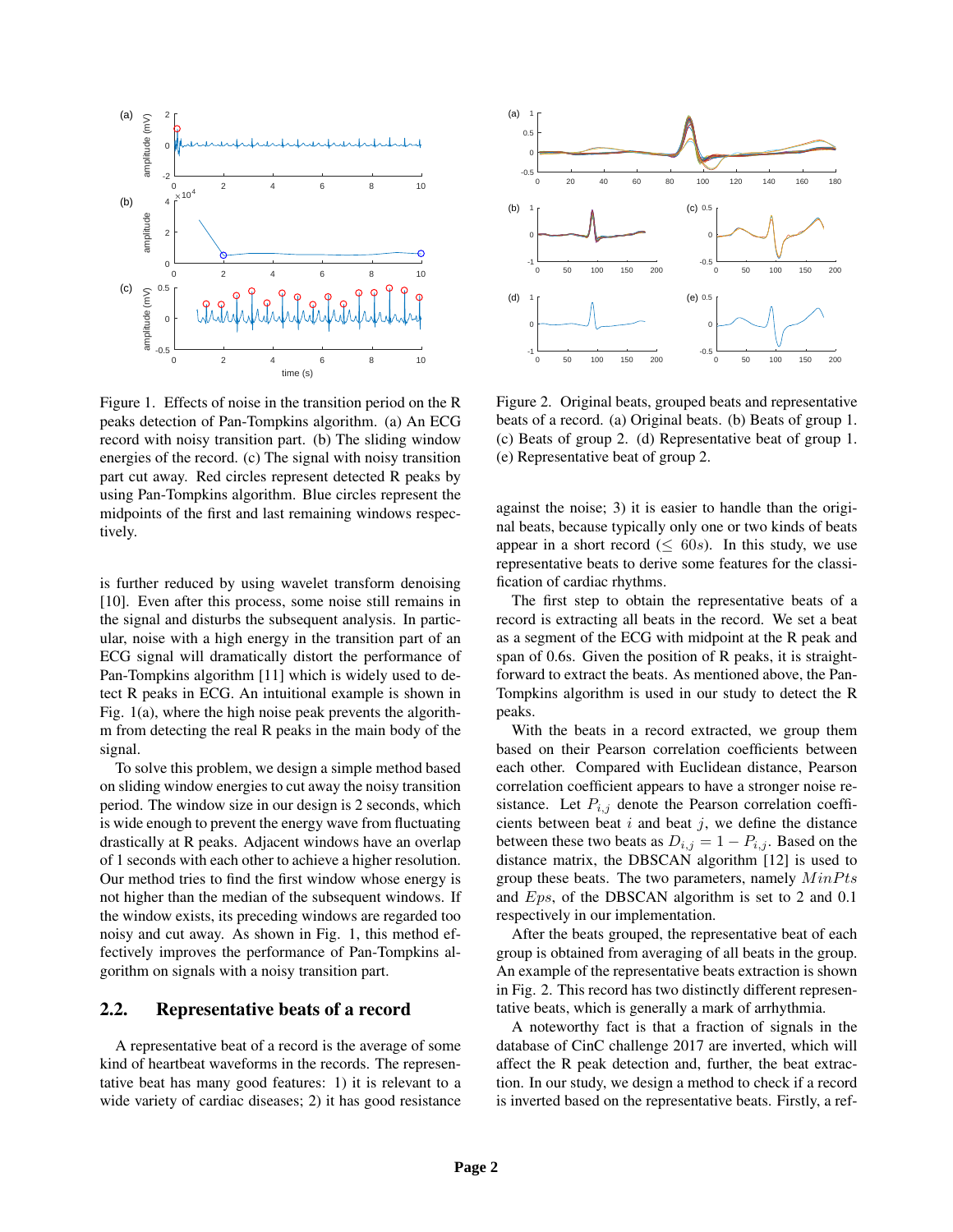erence beat dictionary is constructed from representative beats of a subset of the database, where the inverted beats are reversed manually. Then, for each record to be deal with, two sets of representative beats are extracted respectively from the original signal and its revered version. Finally, the set, as well as its corresponding signal, with a higher maximum Pearson correlation coefficient between its beats and the beats in the reference dictionary is regarded as non-inverted.

#### 2.3. Time features of RR intervals

Features of RR intervals constitute an important part of our feature set for the rhythm classification. Such features in our study can be further divided into two categories: characteristics of RR intervals and characteristics of Poincare plot. They are all extracted from the time field as listed in Table 1. The standard deviation of RR intervals is normalized as follows:

$$
nSTD := \frac{1}{\mu} \sqrt{\frac{1}{N} \sum_{i=1}^{N} (I_i - \mu)^2}
$$

, where  $\mu$  is the mean RR interval of the record,  $I_i$  is the *i*th RR interval of the record. The characteristics of Poincare plot are extracted according to the study of Park et al. [8]. For a stronger noise resistance, we also add the median stepping increment of inter-beat intervals to our feature vector.

Table 1. List of RR intervals features.

| Feature type                                  | Feature name                                                                                                            |
|-----------------------------------------------|-------------------------------------------------------------------------------------------------------------------------|
| Characteristics<br>of RR<br>intervals         | Maximum<br>Minimum<br>Median<br>Normalized standard deviation                                                           |
| <b>Characteristics</b><br>of Poincare<br>plot | Number of clusters<br>Mean stepping increment<br>Median stepping increment<br>Dispersion of points around diagonal line |

Table 2. List of time-frequency features of a record.

| Feature name                                | Feature size |
|---------------------------------------------|--------------|
| MP coefficients of 1st representative beats | 30           |
| MP coefficients of 2nd representative beats | 30           |
| MP residual of 1st representative beats     |              |
| MP residual of 2nd representative beats     |              |

## 2.4. Time-frequency features of beat waveforms

To overcome the limitation of RR interval features, features of beat waveforms are incorporated in our study. In view of the nonstationarity of ECG signals, time-frequency analysis is especially suitable for the feature extraction. We extract these features from the representative beats by using the Matching Pursuits (MP) algorithm, which have been proved effective to extract the time-frequency features of beat waveforms [13]. Most of the ECG records as stated above have only one or two representative beats. Records with more than two representative beats are very few and mostly a result of noise contamination. Consequently, at most two representative beats will be analyzed to extract the time-frequency features.

To use the MP algorithm, a dictionary is needed to provide unitary waveforms for the heartbeat approximations. Typically, an over-complete dictionary, such as wavelet packets, is used. However, the coefficients of MP algorithm based on such a dictionary are too many (about 200 for beats in our study) to constitute a compact feature vector. Therefore, we build a small dictionary with the top-30 unit waveforms ranked according to the average  $l^1$  norm of their coefficients across the representative beats of a set of normal sinus rhythm records. With this dictionary, the representative beats of the two biggest beat groups in each records are decomposed by the MP algorithm. The produced coefficients and residuals constitute a part of the feature vector, as shown in Table 2. If only one representative beat exists in a records, the features of the second representative beat will copy that of the first representative beat.

# 2.5. Classifier structure

Our classifier is in a hierarchical structure: a Noisychecking Classifier to check if a record is too noisy to classify, and a Rhythm Classifier to classify records by rhythm, as shown in Fig. 3. Both the classifiers are based on the bagged decision trees model. The features for the Noisychecking Classifier are composed of the remaining proportion after noisy transition part removed, mean Pearson correlation coefficients between beats, and the RR-intervals features stated above. The features for the Rhythm Classifier are composed of the RR-intervals features and the heartbeat time-frequency features stated above.

#### 3. Results and conclusions

The classifier is trained based on the CinC challenge 2017 dataset. Due to the unbalanced data, the records of AF, other rhythms and noisy are oversampled according to the ADASYN method [14]. The trained classifier is evalu-